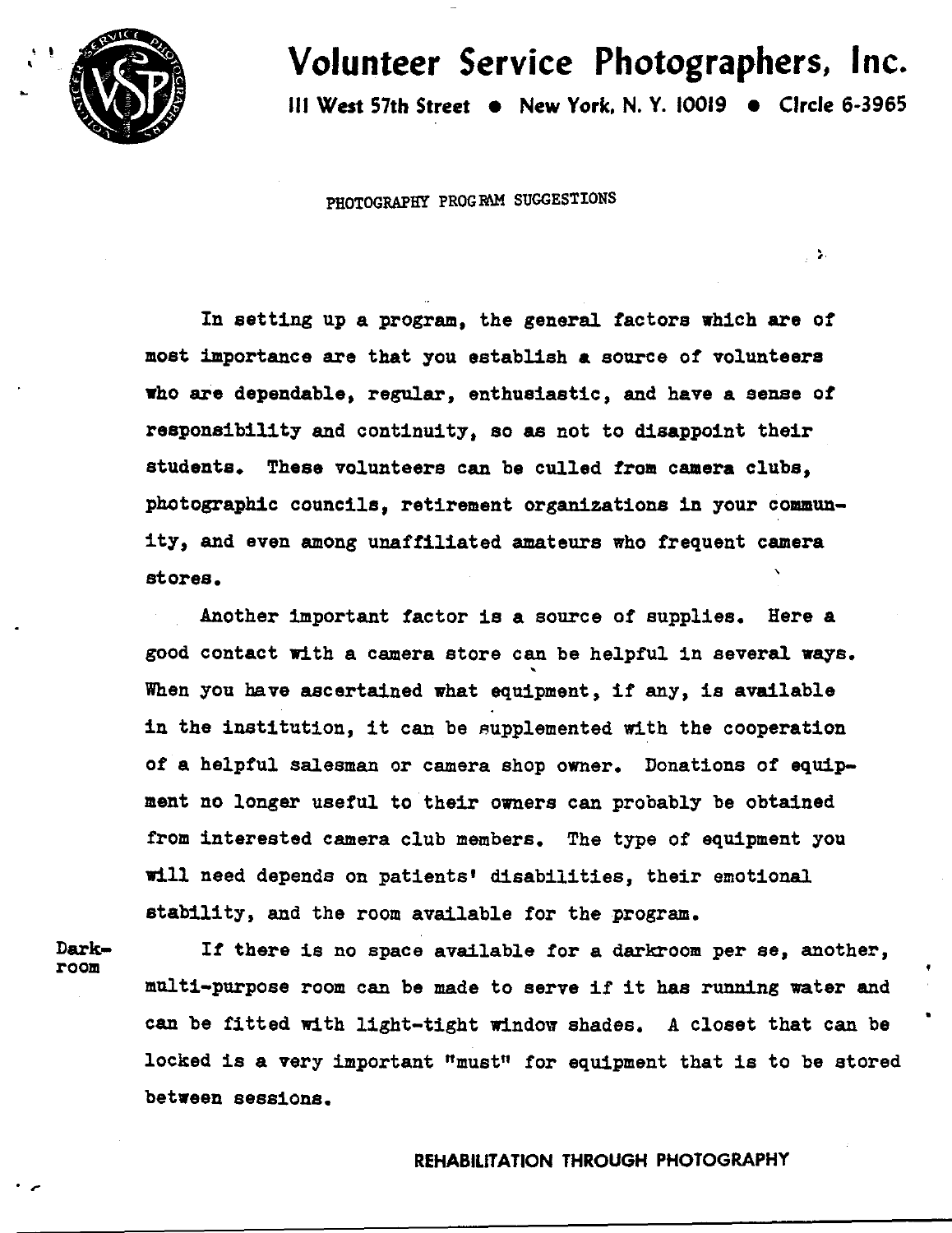The type of enlarger you will want to use depends upon the type of camera used by your students. For the very young or very handicapped, simple cameras are best, with an inexpensive enlarger and the simplest developing methods: apron, not reel. type developing tanks, stainless steel trays, and whatever other supplies are needed which can survive rough handling. If the students are patients in wheel chairs, work tables must be high enough for the chairs to fit under.

The time available for darkroom use determines the type of expendable materials you will want to get. The new, resin-coated enlarging papers process rapidly, but if regular enlarging paper is preferred by the volunteer, he should use a hypo-eliminator to save water and time. It is also very important to establish a wet side and a dry side, especially in the case of the handicapped where spills can ruin printing papers.

We would suggest that color printing not be attempted at the outset, because it is still too exacting a process for the handicapped or convalescent person to handle.

Taking and As far as cameras are concerned, the single lens reflex is  $Pic$ -<br>Pic-<br>tures a preferable to the range finder type. Wiewing through the SLP is preferable to the range finder type. Viewing through the SLR, the student will be stimulated by being able to compose and see exactly **what he** is photographing, and for the handicapped person, such as a quadriplegic **who,** if he is lying down or if he can be placed in a sitting position, can have the camera securely mounted on a lapboard or a tripod at eye level, and trip the shutter with a cable release held in his mouth. For a person with limited use of the left arm, perhaps a left-handed camera, such as the old Exacta, can be found.

For the picture-taking activity, studio type facilities are not necessary. Everyday astivities, portraits of each other, of

 $\ddot{\phantom{0}}$ 

-2-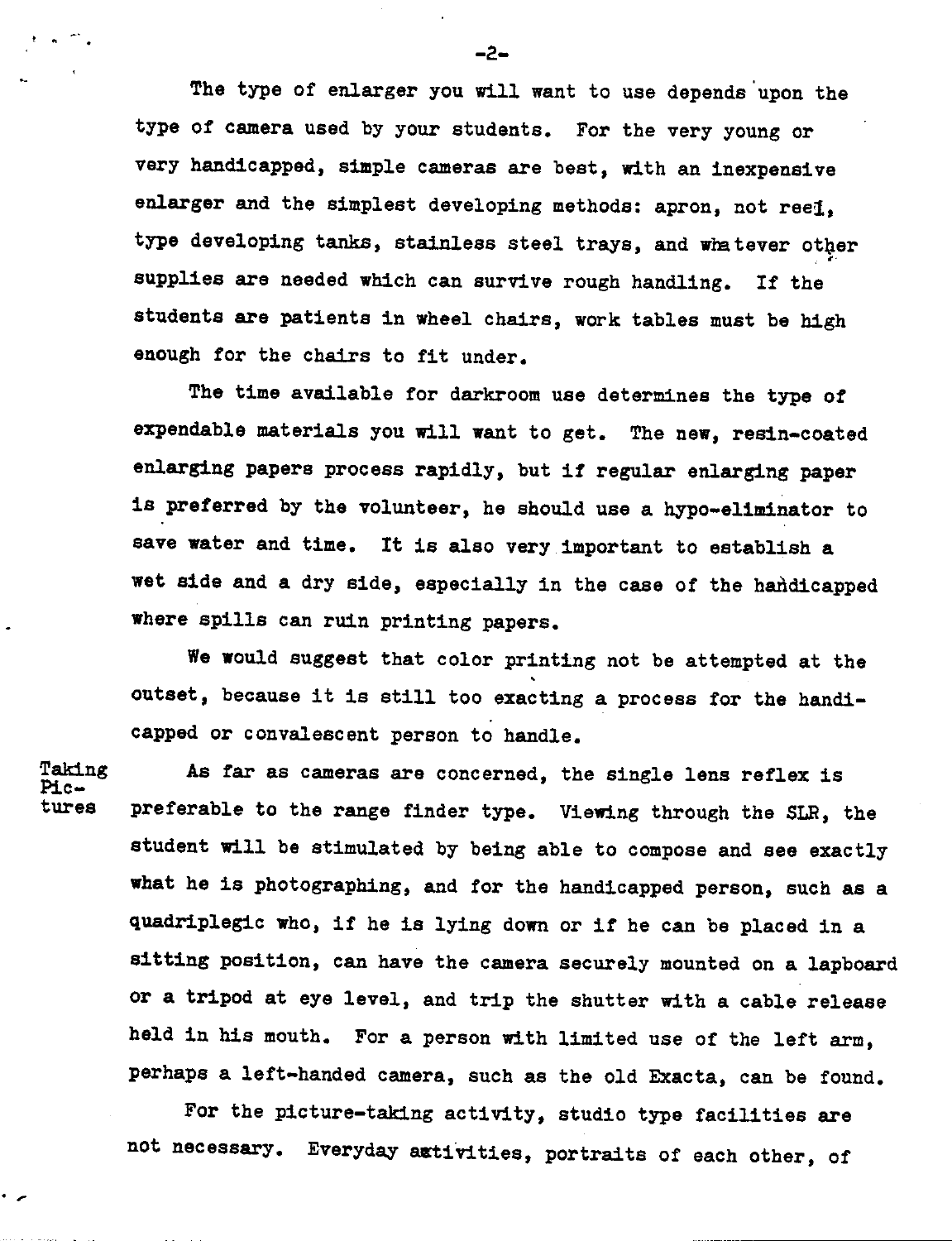favorite nurses, flower arrangements, etc., are most meaningful. If a Polaroid camera is available, it is an excellent means of demonstrating various lighting techniques. If possible, field trips can be arranged which may be on the institution grounds or a place nearby, such as a park or playground. Such activities, will go far in stimulating interest and unifying the group. If the sponsoring agency has a dramatic group, a choral group, a basketball or baseball team, these might also serve as interesting subject matter to be photographed. At other times, short slide **shows** by outsiders will provide variety to the program.

The decision as to whether to conduct classes or give individual instruction depends entirely on individual situations. The volunteer may find it simpler to give classes if the students are more or less on the same level of ability. Also, if there are three or four handicapped people, an ingenious instructor will find it possible to adapt the equipment to each individual. For example, the enlarger may be operated by **a** patient who has the use of his hands; solutions in trays can be agitated by means of tongs held in the mouth of one who cannot use his hands, and so on. Loading the **camera,** advancing the film, and unloading the camera may not be possible in some instances where a student is unable to participate physically. However, he may have a keen mind and be able to impartsome' excellent ideas on the taking of pictures or simplifying the processing. Many get much pleasure out of merely watching the **sessions** or seeing their own portraits "come up" in the developing solution.

Citi-

 $\ddot{\phantom{0}}$ 

Sr. All of these pointers apply equally well to Senior Citizens zens groups except that perhaps they may not prefer the darkroom sessions. Photographic field trips two or three times a year, or

-3-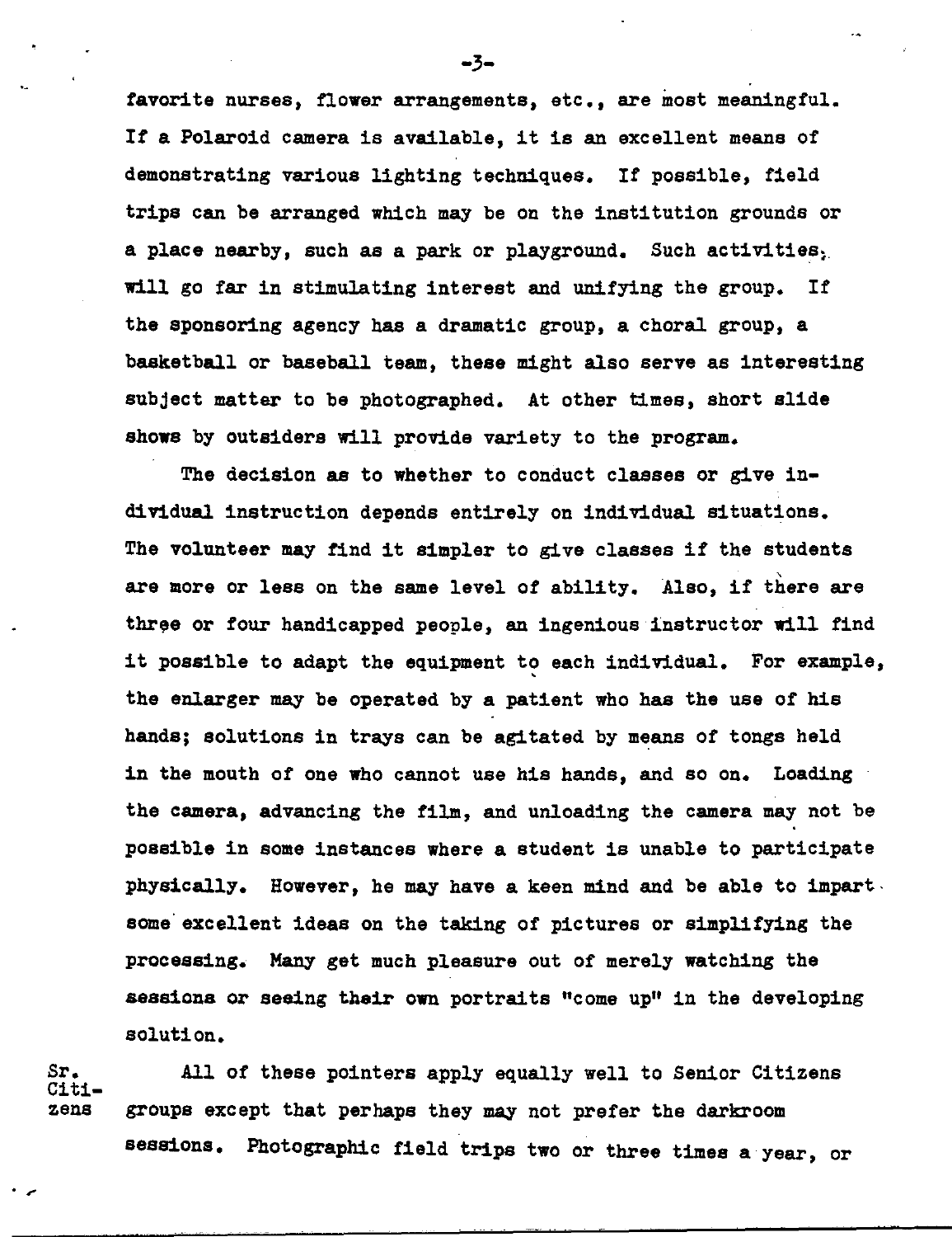still-life set-ups indoors when the weather is inclement probably will offer these groups a great deal of stimulation and interest. Another way of keeping them engrossed· in their hobby, would be to put on slide shows preferably *of* the pictures they themselves made. Assignments could be given say, for example, to bring in the pictures they took on a particular field trip or "studio" session so th&:they can see what their fellow-photographers have done with the same subject matter. A slide projector and screen would probably be available in most institutions today which could be used for this purpose. Senior citizens who go to day centers for this type of activity often have their own cameras and would like to know more about using them. Or, if they do not own cameras, the volunteer who handles this part of' the program should have two or three simple cameras on hand which the student can be taught to use.

 $\cdot$  -

Gen- There are numerous booklets and material available which may<br>eral be of'further help to you from Eastman Kodak, Rochester, N. Y. 10650. These include such subjects as how to build a darkroom, learning how to take pictures, one for children including basic photographic facts, another illustrating how individuals and organizations can help create public awareness, publicize and promote programs, recruit and train staff and volunteers, and especially detailed specific slide shows with texts which are concise and helpful on practically any point of technique.

We are sure you can understand that it is impossible to be more specific because there are so many variables in the types of students and the facilities and equipment which are available. Some of the important points to remember are that the volunteer keep in mind the

-. -4-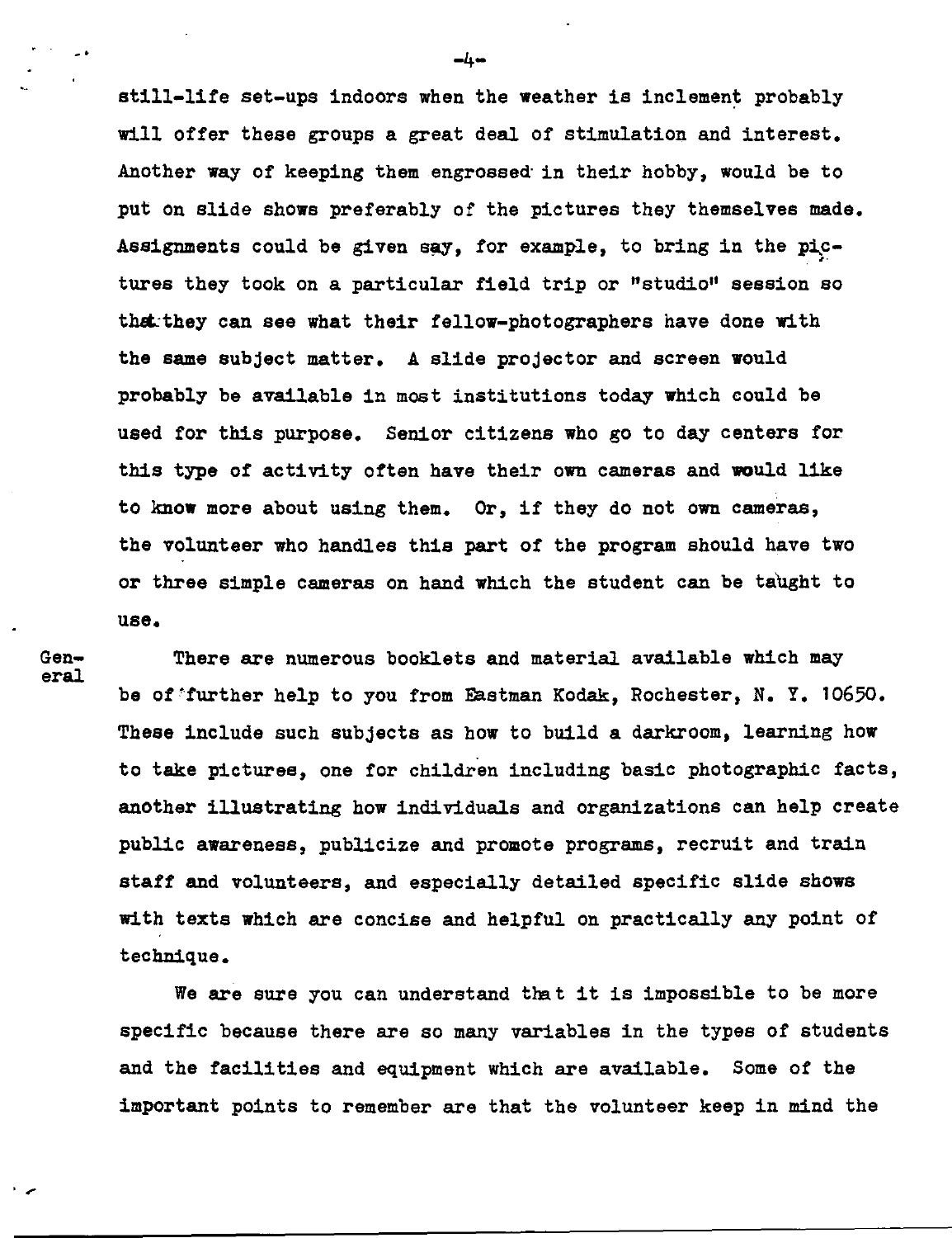success of the individual at any stage of his activity. No matter how simple the process, this is something he has achieved and can be proud of. The volunteer should be flexible and often has to use great ingenuity in adapting equpment to individual  $\sim 10$ abilities.

Photo- In many instances photo-oil coloring is the only activity<br>oil<br>color- which can be accommodated in the space available. This, as you color- which can be accommodated in the space available.<br>ing may **know,** is the use of translucent oil colors applied with cotton-tipped sticks on matte surface black and white prints, and can be taught to most hospitalized patients, even those with severe handicaps, and in many other types of institutions such as those for the mentally retarded, youth programs for the disadvantaged, ex-offenders, and drug addicts, day centers for the elderly, and so on. Usually scenics are the easiest and most popular subjects to be **worked** on. It is a very satisfying technique, especially for the emotionally disturbed and the golden age group, who often like to use pictures of family and friends. Simple books of instruction on the process and the needed materials are readily available from art stores.

 $-5-$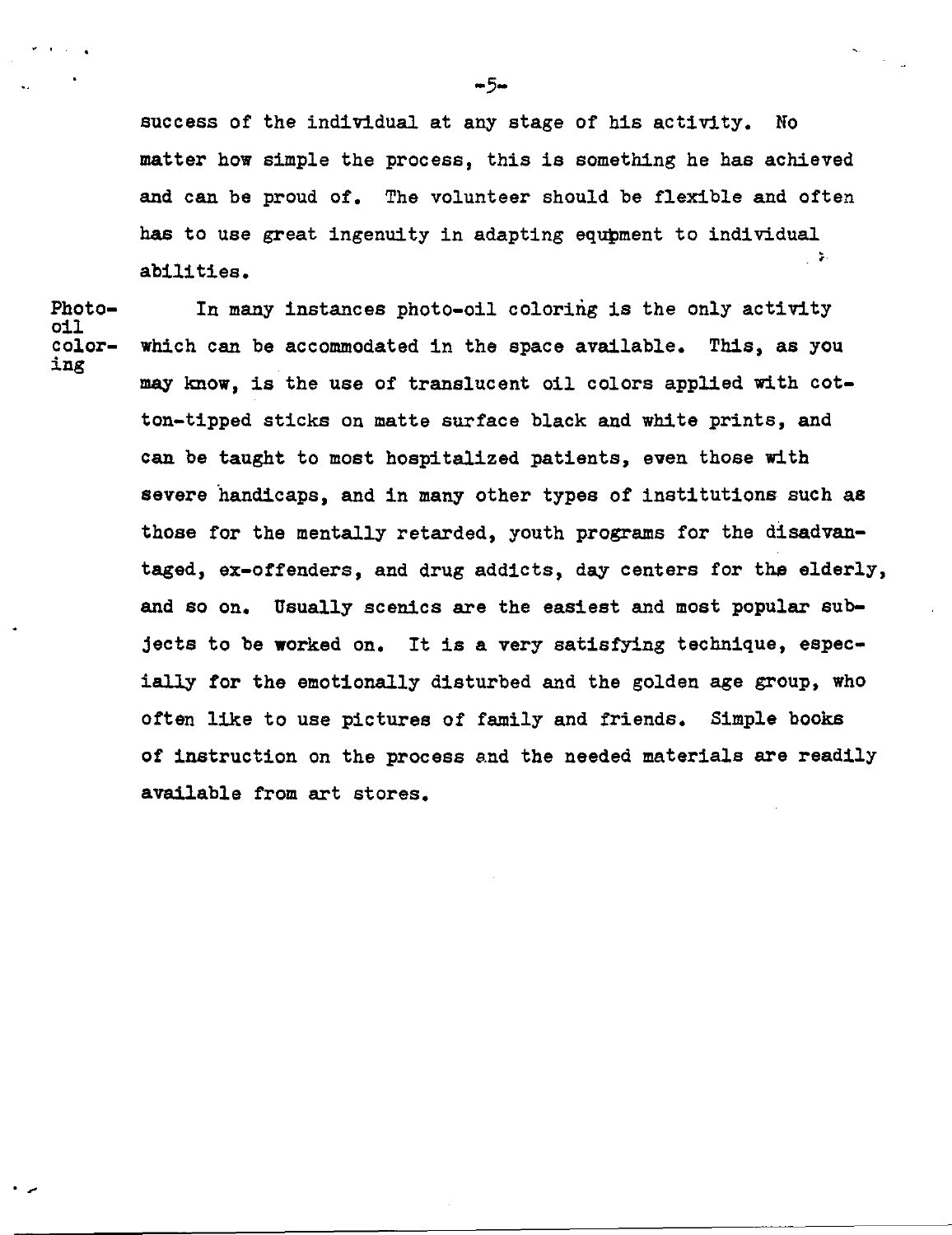

IRVING DESFOR

PHOTOGRAPHY is a versatile tool that can be used by civic minded groups or individuals to hetter their communities. It's a universal tool available to practically everyone everywhere in the country.

There was a concerned housewife in Rochester, New York, for example. who took home movies of motorists speeding by school buses which had stopped to pick up or let off children. The movies were shown on local television to stress the potential danger. That little "home movie'' resulted in a puhlic awareness of a dangerous problem that initiated official action and more stringent enforcement of the law. If that mother's home movie prevented even one-child casualty, then the effort was more than worthwhile.

Another example: A community group in Illinois made a slide show illustrating a particularly unsightly problem  $-$  eyesores created by large.

garish billboards. The slide presentation was shown to influential public groups and city officials. The result was a public awareness that eventually led to action. The cities of Champaign and Urbana passed strict legislation controlling signs and billboards.

But photography can serve the community in even more basic and fundamental ways. It can help bridge gaps; between society and individuals scarred from illness and misfortune.

#### **A Deep Commitment**

•

One group that focuses its attention in this direction is Volunteer Service Photographers. Inc., or VSP as it is generally known. It's a nonprofit group that uses photography as a rehabilitative tool to help hospital patients, the handicapped and the underprivileged.

VSP was born 36 years ago to aid U.S. servicemen then engaged in World War II. Its founder, Josephine U. Herrick. a professional photographer. and other volunteers, took pictures of servicemen to send to their families as a morale builder.

As the war progressed, creating a harvest of sick and wounded, VSP entered a new phase of volunteer work. It went into hospitals with several different photography programs to encourage the comeback of combat casualties. Servicemen were loaned cameras and taught how to use them: they were shown how to develop and print; and how to hand color photos with oils.

This new type of therapy proved both mentally stimulating and physically beneficial. VSP's work was soon recognized by the Surgeon General as a valuable contribution to Army, Navy and Veterans hospitals.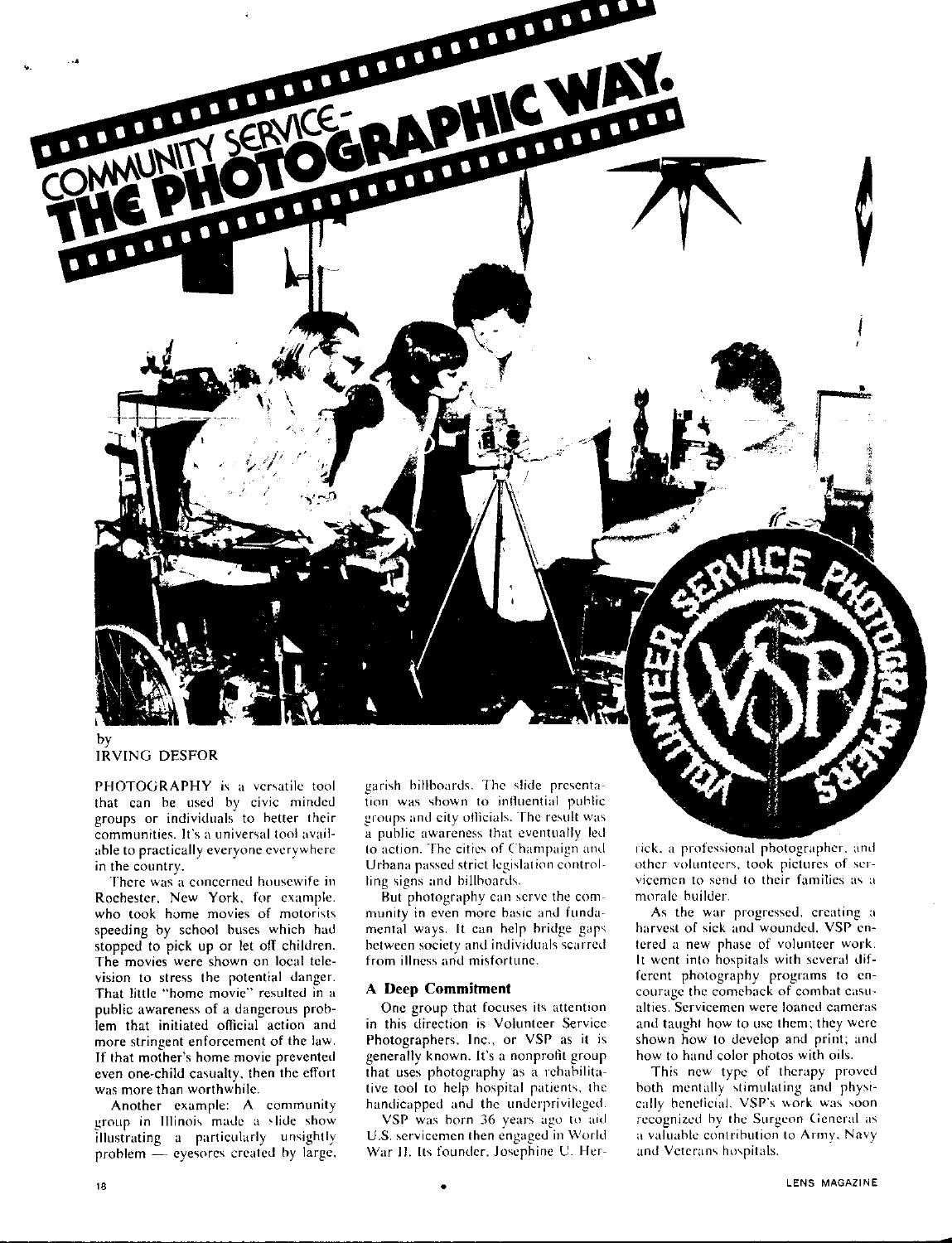

*<i><i><u>Inhoto by the author*</u>

At Byrd S. Coler Hospital, on Roosevelt Island<br>in New York, volunteers such as Eugene Good ltop) use photography to create pride and pro-<br>mote creativity among patients like Eddie Esquilin.

#### **Emphasis Shifts With Needs**

The work continued with the Korean War and through the conflict in Vietnam. When the post war years saw a phasing out of military hospitals, VSP efforts were shifted to civilian hospitals. community centers for the elderly. the handicapped, the underprivileged and inner city youth. Rehabilitation programs were set up for former drug addicts and for prison inmates. The need for VSP was as strong as ever and VSP workers were specially trained to fill that need.

At the moment, VSP supports nearly 100 trained volunteers in 50 institutions in the New York area. The combined attendance of all sessions was 10,000 students/patients in 1975. The budget is supported solely by voluntary contributions.

VSP's volunteers are a mix of amateur, professional, and retired photographers. They are required to undergo



Frank (Yogi) Rivera, a long-term wheelchair<br>patlent at Bird S. Coler Hospital in New York,<br>won a Grand Honorable mention in the 1976<br>VSP photo competition for the above photo,<br>titled Needle-Threading.

a six-week training course in VSP's teaching methods. They teach the basics of handling a camera and processing black & white films, contact prints and enlargements, as well as photo oil coloring of prints. The work is designed to stimulate long-term bed patients. to motivate the physically handicapped to use both mental and body faculties. and to give everyone a sense of creative accomplishment and worth.

VSP provides the instruction, the equipment and the volunteers without charge. In addition, it conducts an annual student contest which provides a competitive incentive at all levels and in all categories. Prizes consist of cash and equipment and all entrants receive certificates of merit.

The VSP photo awards day has become a special occasion which provides a gala outing for wheelchair patients and other handicapped. They get away from confined quarters, meet photo experts and have a generally enjoyable time.

The grand award was presented hy Cornell Capa, noted photo journalist and director of the International Center of Photography. in 1976. and by Yosuf Karsh, world renown portraiturist of great statesmen and personalities. in 1975.

#### **Fund Raising Also Serves**

Responding to increased economic pressures resulting from inflation. VSP instituted a new fund raising idea in 1975 ... The International Invitational of Photography.

The world's outstanding photographers were each invited to donate one or more signed photographs for a fixed term exhibition. At the conclusion of the showing the prints were sold at auction, the proceeds going to VSP.

The unique idea met with favorable response. 373 photographs representing the work of 261 photographers raised more than  $$20,000$ . The  $~^{\circ}$ HP" show, as it is now known, was held at the Union Carbide Exhibition Gallery in New York. The opening night celebrity party in October of 1975 set the tone for the 10-day showing.

A second IIP was planned for March of this year. Within two weeks of the announcement, more than 80 photographers responded with contributions or commitments. It will be held once again at the elegant Union Carbide Exhibition Gallery in Mid-town Manhattan with a gala opening night on March 31, 1977. The exhibition will remain on view to the public for three weeks and will climax with a "live" auction on the final day.

Of course. VSP is hut a single example of the importance which photogra-

•



First Grand Prize, Black & White, was awarded<br>in 1976 hy Volunteer Service Photographers to<br>Donald Dien, Odyssey House for this picture<br>shot with a Nikkormat SLR.

phy-and photographers--can hold for the community. It shows photography's enormous potential for drawing all of us a little bit closer together .. and allowing us to see the world around us a little hit more clearlv.

Dr. Howard A. Rusk. Director of The Institute of Rehahilitation Medicine. could have been speaking about all community-minded photographers when he commented, "The men and women of VSP . . . prove each day that photography is indeed 'just what the doctor ordered'."

Irving ''Doc'' Desfor is the indomitat<br>author of ''Camera Angles.'' a weekly<br>column on photography which the Associated Press sends to over 1250<br>newspapers. Until his partial retiremen<br>in 1972, Desfor also held the position of<br>Photo Art Director for Associated Press<br>Newsfeatures and later for the<br>A. P. Promotion Department.



the 1976 VSP competition, Second Grand Prize, Black & White. was awarded to J. Maralo of Fountain House, in Manhaltan, for this photo taken in the Park Slope section of Brooklyn with a Konica TJ SLR.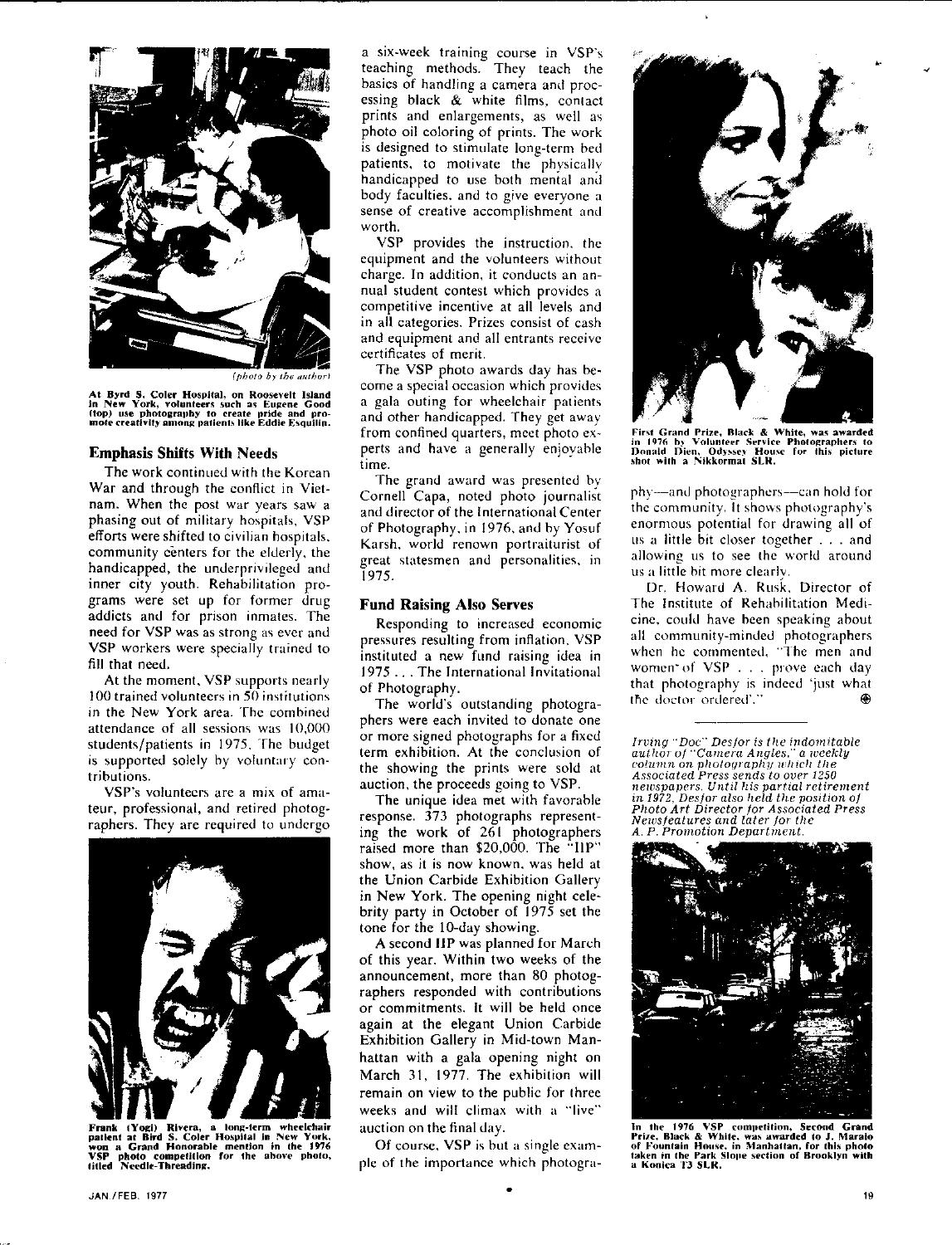"I've asked for a calendar for Christmas so I can mark the days that photography comes." -Student-patient in hospital

# **PHOTO-OIL COLORING**

The coloring of photographs with special oil paints offers a creative challenge to all ages. It provides constructive occupation for students with major handicaps and personal expression for both young· people and senior citizens.



 $\overline{5}$ .J es -;:

Frank Ericson **STUDENT CONTEST** 



Recent prize-winning picture, taken by youngster in center wheelchair in photo at right.

This is an eagerly anticipated annual gathering of students, instructors, and friends. Prizes for personal achievement through photography, for the best pictures in photography and photo-oil col• oring, and for best pictures within individual programs are awarded by a jury of well-known photographers, who comment constructively on their selections. Student pictures are placed on exhibition, most recently at the American Museum of Natural History in New York.

### **TO MEET THE**  Volunteer Service Photographers **MANY NEEDS ...**

provides necessary photographic equipment, supplies, and specially trained volunteer teachers who give thousands of hours in instructing the many who benefit from the programs. VSP is a volunteer organization founded in 1941, which has existed solely with the help of contributions of funds, equipment, and time from its members. Please help us to continue and to expand this work by sending your contribution or volunteering your services now to:

Volunteer Service Photographers, Inc. 111 West 57th St. New York, N.Y. 10019 212 Circle 6-3965 (Founded by Josephine U. Herrick)





Dedicated to the rehabilitation through photography of the physically and mentally ill and handicapped and the environmentally disadvantaged



Printing of this brochure was made possible by a friend of VSP. Lavout design was contributed by Shinichiro Tora, art director, and text by Carol Carlisle, managing editor, both of Popular Photography Annuals Div, Printing of photographs contributed by Modernage Photographic Services, Inc., N.Y., N.Y.

\*VOLUNTEER SERVICE PHOTOGRAPHERS, INC.